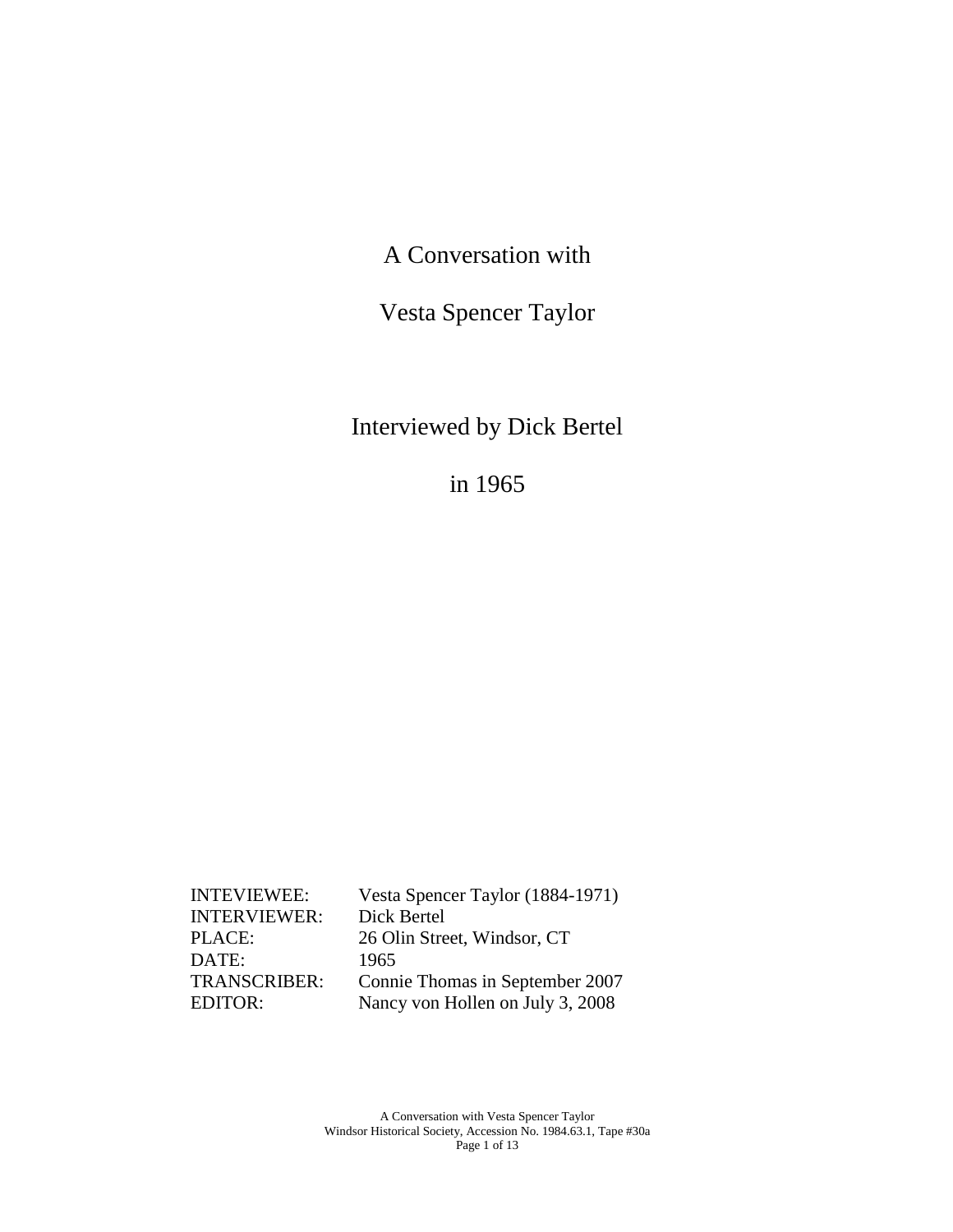SILLIMAN. . . . . . Robert T. Silliman BERTEL. . . . . . . . Dick Bertel TAYLOR. . . . . . . . . Vesta Spencer Taylor

- SILLIMAN: This cassette recording is being reproduced by Bob Silliman, Director of the Windsor Historical Society, in February 1984. Early in 1983, Windsor's 350<sup>th</sup> anniversary year, Sandra L. Trice of St. Augustine, Florida, visited Fyler House [in 2008 known as the 1758 John and Sarah Strong House]. We were pleased to learn that Sandra was the great granddaughter of Christopher Miner Spencer. During her visit, I let her listen to a recording made by her grandfather, Charles F. Taylor, on the subject of the Bissell Ferry, which had crossed the Connecticut River for some 275 years, and the yeast man who made his rounds of Windsor selling liquid yeast at the end of the  $19<sup>th</sup>$  century. It was learned during our visit that Sandra had in her possession an interview of her grandmother, Vesta Spencer Taylor, by a local radio personality, Dick Bertel, who was then working at WTIC. Mr. Bertel is still in the greater Hartford area on station WKSS. The interview concerned the life of Christopher Miner Spencer and his many accomplishments from the Spencer rifle to the automatic screw machine. This recording made in 1965 at the Windsor home of Vesta Spencer Taylor follows in its entirety. On the opposite side of the cassette is the recording by Charles F. Taylor, Sandra's grandfather, made in 1962.
- BERTEL: I'm visiting today in the home [at 26 Olin Street] of Mrs. Vesta Spencer Taylor in Windsor, Connecticut. Recently I did a broadcast with Mr. E. P. Luddy of the Hartford Civil War Roundtable in which he discussed at some length Christopher Miner Spencer, who invented the Spencer Repeating Rifle, perhaps better known as the Spencer Seven Shooter. It was this rifle which, in Mr. Luddy's opinion, ended the Civil War. And I received a phone call after that broadcast from Mrs. Vesta Spencer Taylor in Windsor saying, "Mr. Bertel, I don't know if you know about it or not; but you were discussing my father." Well, this was the beginning of a rather intriguing conversation, and I am visiting at the home of Mrs. Taylor now for the purpose of discussing her father.

Well, Mrs. Taylor, we are bridging a hundred years actually in the course of our conversation, aren't we? When was it that…well, may I ask first of all, when you were born?

- TAYLOR: I was born on the fifth of August 1884 when my father was 51 years old.
- BERTEL: Now, your father, of course, had been born, I believe, in 1833 here in Connecticut. He had met Mr. Lincoln personally to demonstrate his Spencer Repeating Rifle, and that's a part of our story which you are going to tell a little later. But, first of all, let me ask you about some of your earliest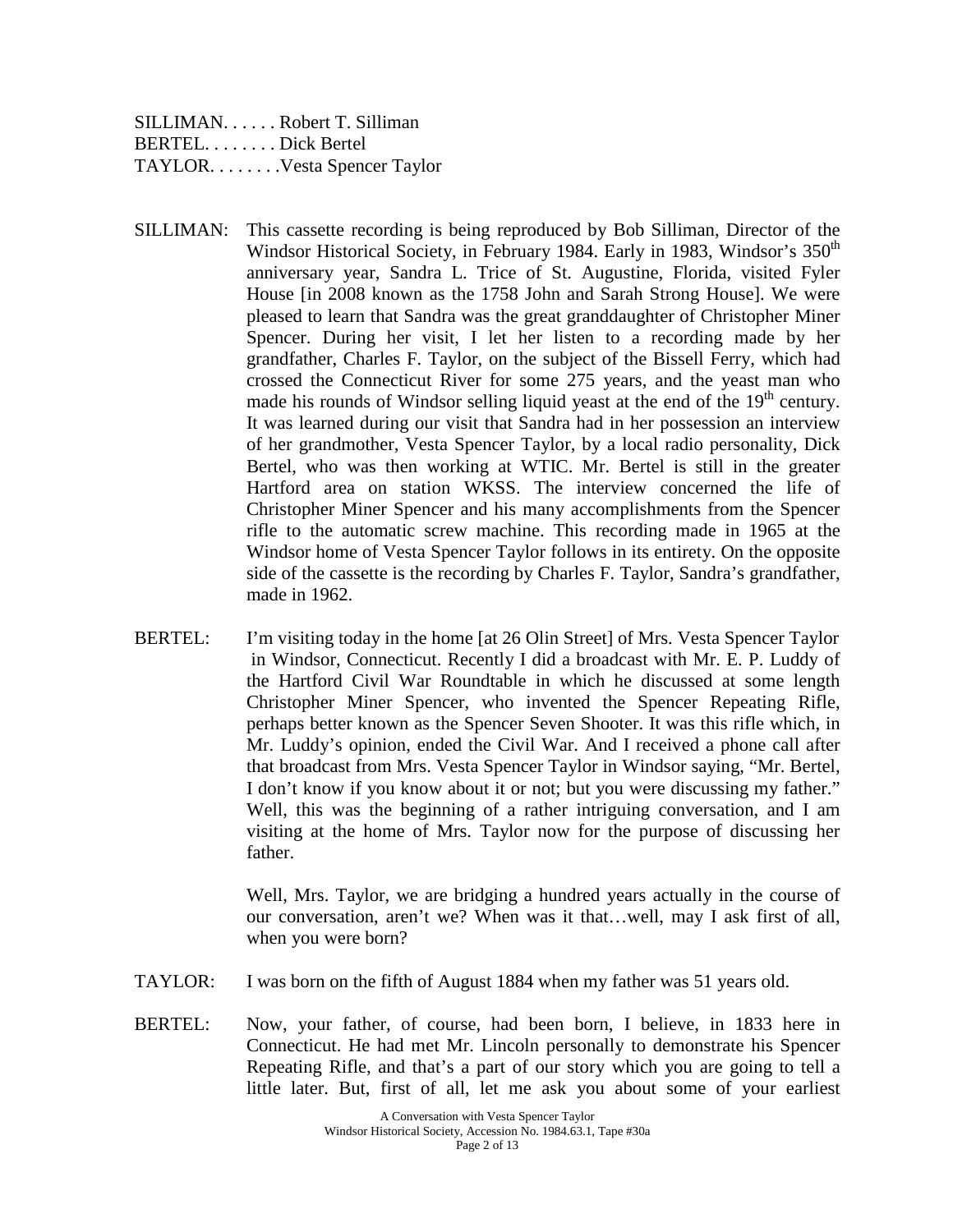recollections of your father, Christopher Miner Spencer. What sort of a man was he do you recall?

- TAYLOR: Well, I think he was always perhaps more than generous. I don't feel that he was ever impatient. He guided us children (there were two brothers and a sister who died in infancy), but never with any harshness that I can recall. Of course sometimes, you know, years put things into oblivion; but I have only the recollection of only the kindest of treatment from him and that really is verified again and again by people older now who were in our household as we were children. That's one thing that they remember. One thing I remember particularly when we were, as we called it then, "the crowd," I suppose it would be a "gang" now, where we had rolled up the rugs and were dancing and making a good deal of noise and someone asked father if he'd minded, and he said, "Oh gosh, no. I don't mind how much noise you make as long as there is no quarrelling." That was really his whole feeling. He didn't want quarrelling.
- BERTEL: I'm sure that that speaks for Mr. Spencer's character. Now, he was active from an early age in the field of mechanics, wasn't he? First of all, where was he born and was he associated with Manchester, Connecticut? Was that where he was born?
- TAYLOR: Yes. His grandparents on his mother's side, the Hollister family and his own grandparents, Silas Spencer, were all born and lived in Manchester, a part of Manchester, either Manchester or South Manchester. It was south of the center. He was born there on Hackmatack Street in 1833, the  $20<sup>th</sup>$  of June. He was one of eight children. He had brothers and sisters. I think he was the fifth down the line. His grandfather Spencer, Silas Spencer, ran a farm or had a farm, and he spent some time there, but not to really live with him. When he was eleven years old, he went down the road a piece to live with his grandfather Hollister, Josiah Hollister, who was a Revolutionary [War] patriot. He was a man who had been very much interested in working with metals. He had made several guns. Some of them were used during the Revolution but not in production. It simply was that they were available. He also was a man who did a great deal with wood work. Father had his first inspiration, I think, for working with guns or the thought of perhaps…I don't think he planned then to make guns, but he was interested because his grandfather gave him the old flintlock. Father wanted to modernize that even at the age of twelve, as he was then. So he took an old case knife and made a hacksaw of it by hitting the edge of the case knife on an ax so that he could saw the end of the barrel to his liking. I don't know if there is any family record as to how great grandfather felt about that, but that's what he did. From that time on he really was very much interested in the workings of guns.

BERTEL: Well, he went to work for the Cheney Mills, didn't he, not too long after that?

 $04:49.9$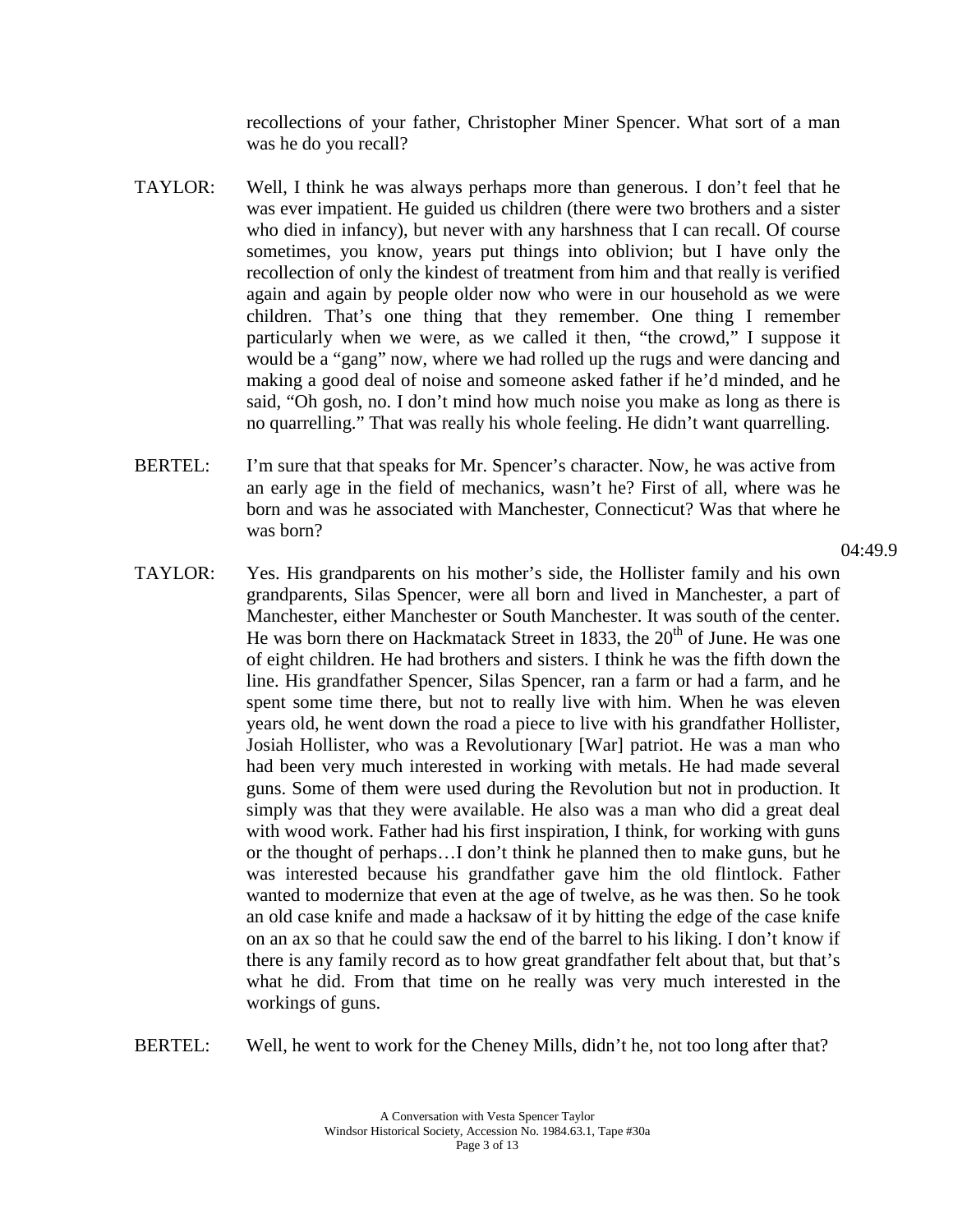- TAYLOR: It was in the summer of 1847 and at that time the Cheney Silk Mills were the total building was only 60 by 40 feet. They had an overshot wheel and the wheel turned the  $\quad$  [power?] for the machinery. Then Father in 1850 went back again to the Cheney Brothers as a journeyman machinist. In the meantime he had served sixteen months apprenticeship at the machine shop of Samuel Loomis at Manchester Center. That is his only formal education aside from the little district schools in Manchester was that winter when he spent one term at Wilbraham Academy. He was at the silk mill about three years. Mr. Frank Cheney, he was closely associated with Mr. Frank Cheney, he was the ruling spirit in the work of the factory, Father felt. He was interested in everything at one time. He was very interested in Father's mechanical ingenuity, gave [him?] opportunity to make a good deal of experimental machinery, and finally led him into the line of inventions.
- BERTEL: Now how many hours a day did your father work? What was the average length of his day at that time, do you recall?
- TAYLOR: Yes. Eleven hours a day. Later when he came to invent or produce a gun, the working model, it took him about two years and it was all made in wood to exact scale. That was done entirely outside of his working time in the Cheney Mills.
- BERTEL: And the Cheney Brothers encouraged him, didn't they, to continue work on the gun? 08:11.1
- TAYLOR: Oh yes. They did. They felt that it was the thing for him to do because….Well, the first thing that he did, the first invention that he had was for a silk winder that he invented while he was working there. I recall that he said when it was perfected, that winder could do the work of seven girls. I suppose that was sort of the beginning of automation. He said the girls didn't like it a bit.
- BERTEL: Oh, I can image they wouldn't because he was putting people out of work, but nevertheless as you point out, this began to indicate his mechanical ability and his inventiveness.
- TAYLOR: Yes, I think so. He said at one time that that device was used finally so universally that the patent expired, and it was used at the Colt's mills in England. In fact at one time they asked him to come over there and supervise some of the setting up of the machinery for using that device.
- BERTEL: Now when was his Spencer Repeating Rifle ready for test trials and so on?
- TAYLOR: Well, the patent was issued. The application was made for the patent, and it was granted the  $6<sup>th</sup>$  of March in 1860. That was when war [Civil War] seemed to be inevitable. Military companies were being organized. The whole spirit of the country seemed to be, you know, tended toward war. So Father was more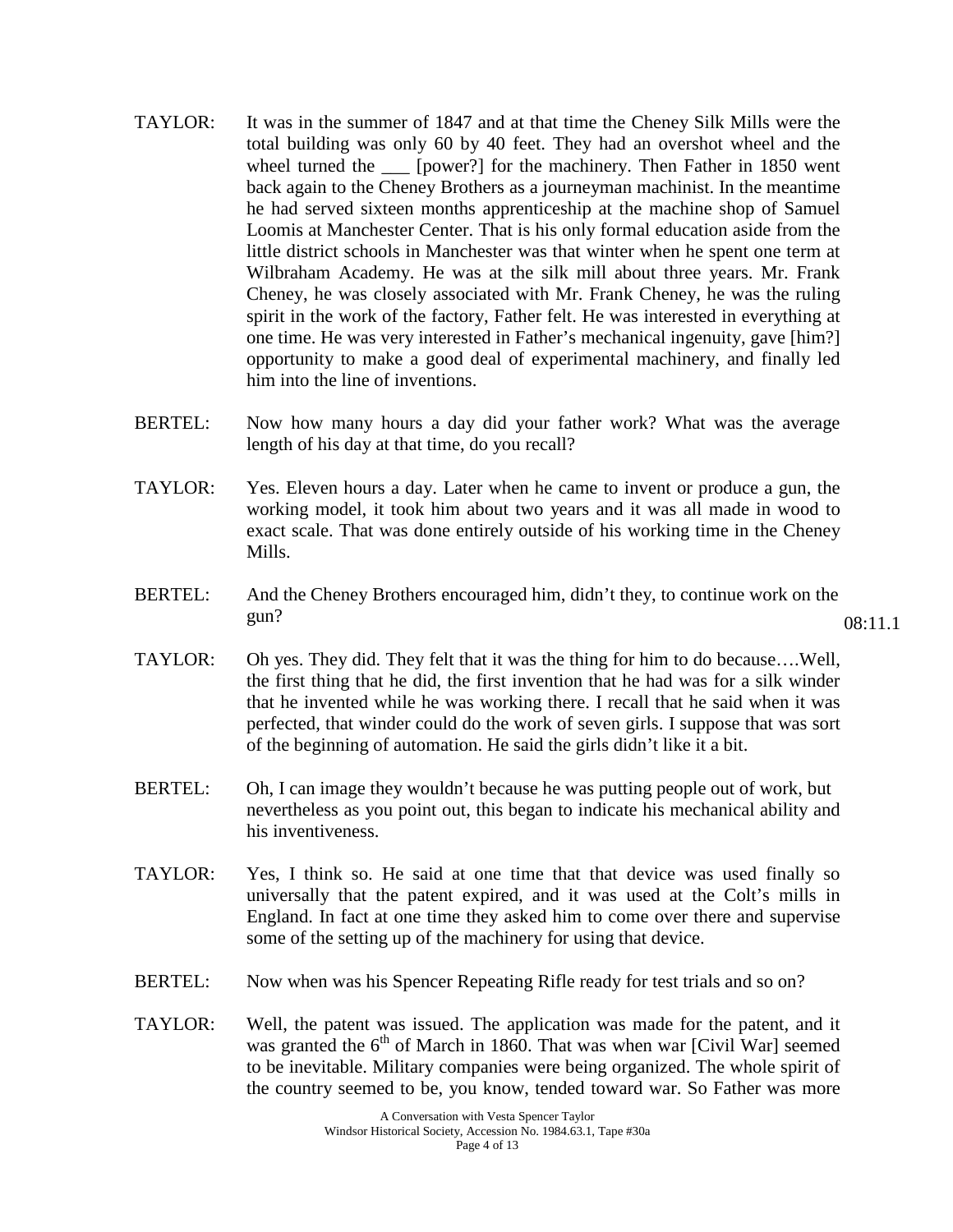desirous than ever to have a repeating gun that could replace the muzzle loaders. He realized that the time consumed and the difficulty of carrying the ammunition and getting it into all of the muzzle loaders was a deterrent, and that if he could get a repeating gun that could fire more rounds per minute than the old muzzle loaders that it would be something to our advantage. That is the advantage of the North. Mr. Charles Cheney became very interested; and, through his efforts with the help of a gun expert, they finally got the gun into production.

- BERTEL: Now this gun was all metal in construction, wasn't it, and so were the bullets.
- TAYLOR: Yes, the bullets and the gun. I may be wrong, but I think it was rimfire bullets. They were all metal bullets.
- BERTEL: Wasn't there some sort of a test in sand made of the rifle?
- TAYLOR: Yes, there is the story that one of the men who didn't believe that it could do all the things they said and he didn't believe in the durability of it. I've forgotten which one of the officers it was. He had it buried in sand and covered with water, and it was left for quite a period of time. When it was taken out and dried, it worked just as well as it had before.
- BERTEL: Well, I think that speaks pretty well for the design of the gun. Now, Civil War historians today say that if a Spencer rifle had been adopted earlier in the war, [the] war could not have lasted as long as it did and many, many lives would have been saved. Yet it was not readily accepted by officials in Washington [D. C.]. What was the problem here? Why the delays?
- TAYLOR: Well, the first of the guns, they were accepted through Mr. Cheney's friendship with Gideon Welles. He was Secretary of the Navy. The first guns after the company was formed and they were ready to manufacture in Boston, the first order was for 1,000 guns which were to be given to use by the Navy. Then after that order was filled and there seemed to be not any more coming, they tried to get through to the War Department to have orders given. But, Mr. Ripley, was it Colonel Ripley [Brig. General James W. Ripley], was connected with the Springfield Armory [Springfield, MA]. Wouldn't there be something about that now if you had an interest in the Springfield Armory and you were an officer in the Army ? [laughter] Well, anyway, he would have no part of it. He felt that it was a new-fangled gimcrack and there was just no use whatever in trying to fuss around with it. I remember Father said at one time that many people were skeptical because there was quite an influx of suggestions. I understand that President Lincoln had a great many things sent to him that wouldn't amount to anything, but people felt that they would. I think that they probably…we'll give him the credit. Perhaps Ripley felt that this was something, just another one of those things. Finally, Mr. Welles suggested that Father go down to Washington [D. C.] and see President Lincoln; and that is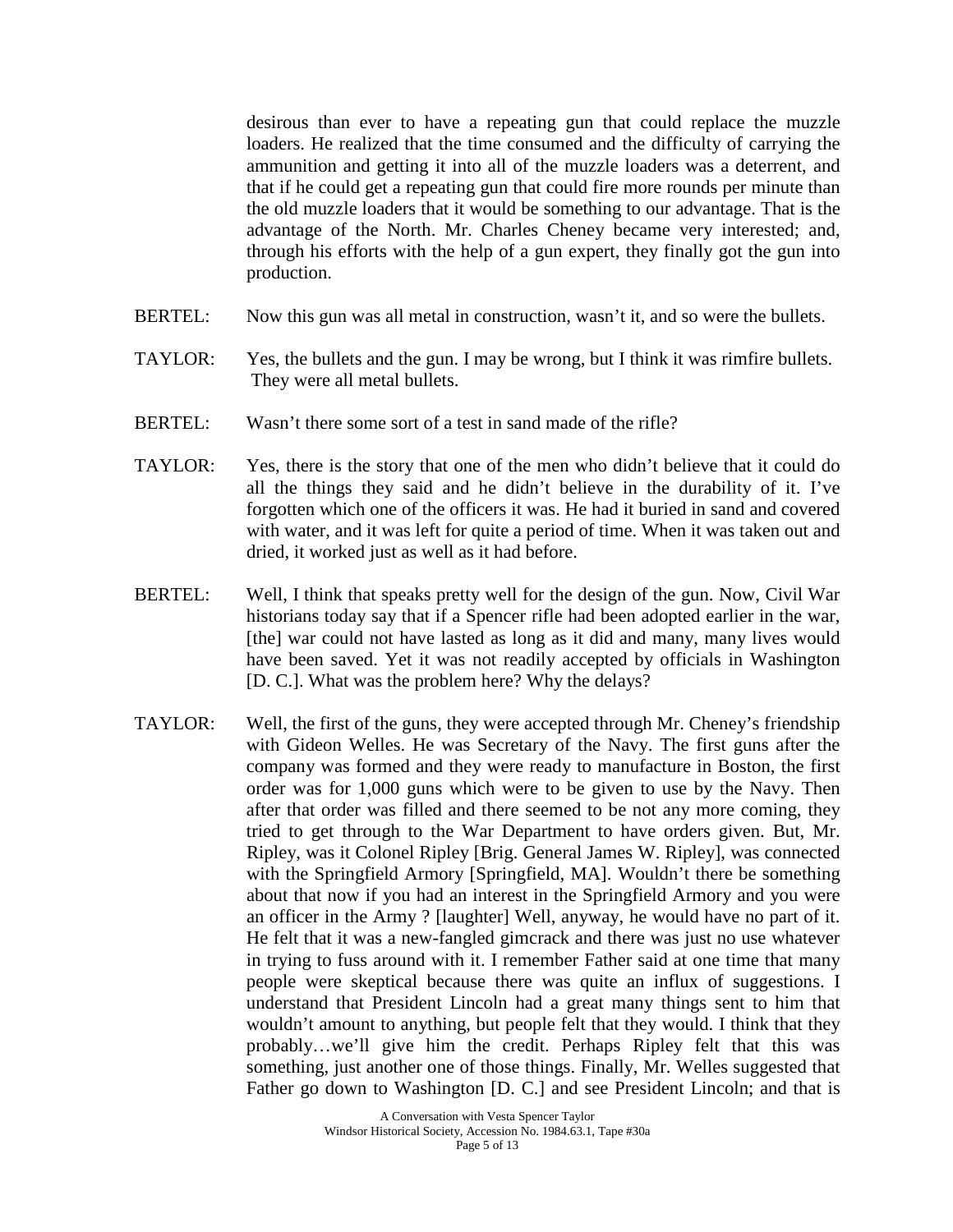when he had what he called one of his most memorable experiences. I think Father went unaccompanied from Boston. When he got down there, he went right to the White House and was ushered into the president's office. He was carrying his gun, which had only a cloth case on it. No one interfered, the president greeted him, and Father took the case off the gun, and laid the gun on the desk. Lincoln handled it, looked it over a bit, and he said, "Well now. Let's see the inwardness of the thing." So Father with only a screwdriver took the gun apart, showed him [President Lincoln] all of the inwardnesses of it, showed him how it worked, and with the screwdriver put it back again. That was always needed to take that apart or to replace parts that might become broken or need replacing. Lincoln approved and then said, "Well now, I'd like to try this out. I think I'd like to go down, I think I'd like to shoot it. I'd like to try it out." So I think it was the next day at 2 o'clock Father went and Lincoln was ready to go and they had a board about 3 feet long and 8 inches wide that had a black smudge on each end for a target. With a Navy official and young Robert Lincoln, Father and Mr. Lincoln went down across through the weeds, across toward where the Washington Monument now stands. There they set up the target. Mr. Lincoln looked around and he said "I guess we'd better move that. I seem to see a colored gentleman down over there, and we don't want to do anything to harm him." So they changed the location of the target, and Lincoln shot first. Of course there were seven shots. The first one hit the bull's eye. The rest were grouped around it. Mr. Lincoln, after he had finished, said "Well now we'll let the inventor try it." Well, of course Father was in better practice; and he really made a real bull's eye target. I don't know how many he hit, but a real good target. Lincoln said, "Well, you're a younger man than I am. You have a steadier nerve and a better eye." So he passed it off that way. Someone questioned this at one time when we were talking about it, and they said well that can't be so because Lincoln had been a hunter all his life. He would have made a better bull's eye than that. Someone told me that there's quite a difference in shooting at a permanent target than shooting at, say, a running squirrel or something that was moveable. So that may have been one reason that he didn't make it better.

- BERTEL: Did Mr. Lincoln want to place some orders for your father's rifle?
- TAYLOR: Oh, yes. He felt that it should be done, and he insisted; and the orders were placed for quite a good many so the company felt justified in going ahead with the manufacture. Of course, after the thing that interested Father particularly held his attention for a good many years after this incident was that after the shooting match, one of the men who was with them, one of the Navy officials, sawed the board in two and he handed the end of the board at which Lincoln had made his target to Father. Father brought it home, and he kept it until about 1883. Then the *Army and Navy Journal* suggested that that it might be a good thing to have that. Knowing that he had it, they approached him and suggested that he send it to Springfield, Illinois, to be placed with other Lincoln memorabilia. As late as 1912, it was there. It's sad to have to report that in

14:58.8

17:45.3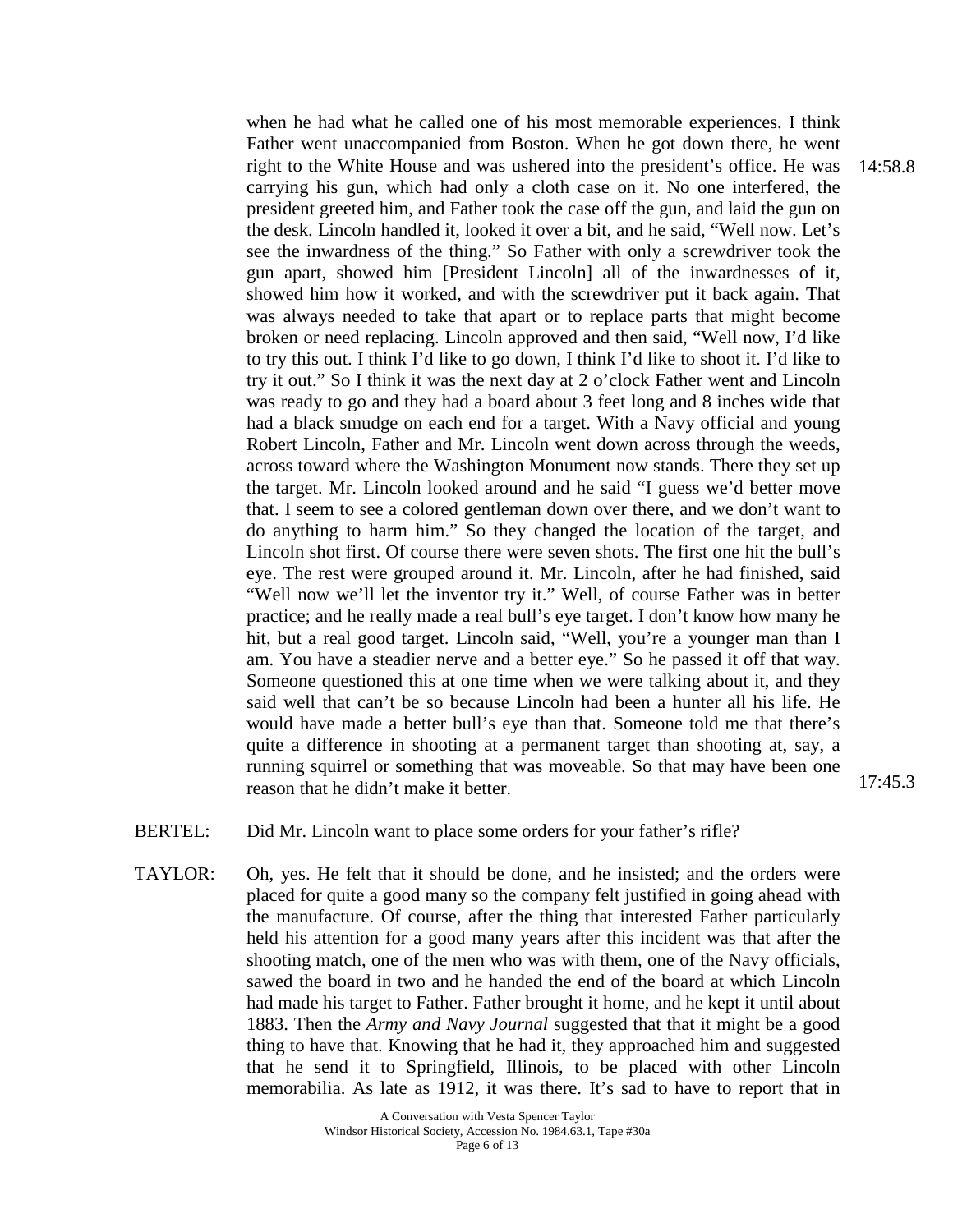trying to find that, when one of our family visited there, they were told by the curator that they knew nothing about it. We are hoping that sometime because there were a good many books and other effects of Lincoln's that had been placed in the memorial building were moved when other buildings were made. So it may yet turn up and be available, but it would be too bad to have that lost. 19:33.2

- BERTEL: Well now, let's get back to Mr. Lincoln and his reaction to the rifle. He insisted that orders be placed for the rifle to be put into the hands of members of the Union Army. He was still opposed by Col. Ripley, I believe, and what eventually happened to Col. Ripley?
- TAYLOR: Well Col. Ripley was allowed to leave [laughter]. He really was dismissed. I don't know how soon after that, but he was in such opposition to any progress of that sort and was still insisting on the old Springfields. President Lincoln 20:06.0 saw to it that he was relieved.

- BERTEL: Isn't there a story concerning Mr. Lincoln and your father and the pins?
- TAYLOR: Oh, yes. While they were on their way down to the place where the targets had been set up, Mr. Lincoln asked his son Robert to go over to where Secretary of War [Edwin] Stanton's office and ask him to come along and see the thing shoot. While they were waiting there, Mr. Lincoln noticed that the corner of his pocket of his alpaca jacket or coat was torn a bit. He reached up under the lapel of his vest and took out a pin and pinned up the corner and said, "Well, that doesn't look very good for the Chief Justice of this mighty republic, does it?" He laughed. When Robert got back there, he said well Mr. Stanton was too busy to come. Lincoln said, "Ah, well. They do just about as they've a mind to over there."
- BERTEL: So I guess even then Mr. Lincoln had difficulties with members of his cabinet as many presidents since have had difficulty. Your father actually went to the front lines at times, didn't he, and he did meet General Grant, didn't he?
- TAYLOR: Yes, he went down with the Army of the Cumberland and he was with General Grant and one of the officers, Mr. Dahlgren [Capt. John A. Dahlgren] gave him a letter requesting the officers to show him every attention. This was to demonstrate to the people who were using the gun the best way to use it and to instruct them really in the use of it. When I think of the travel and the conditions at that time to go, we think nothing of it now. It was quite an event.
- BERTEL: I can imagine it was, as you point out, especially at that time when travel was so difficult. Well, what happened to the Spencer rifle following the war?
- TAYLOR: Well, they did have quite a number, as I have said, of guns ordered. After the close of the war, the remaining guns and the patents were sold to the Winchester Arms Company in New Haven. They didn't manufacture them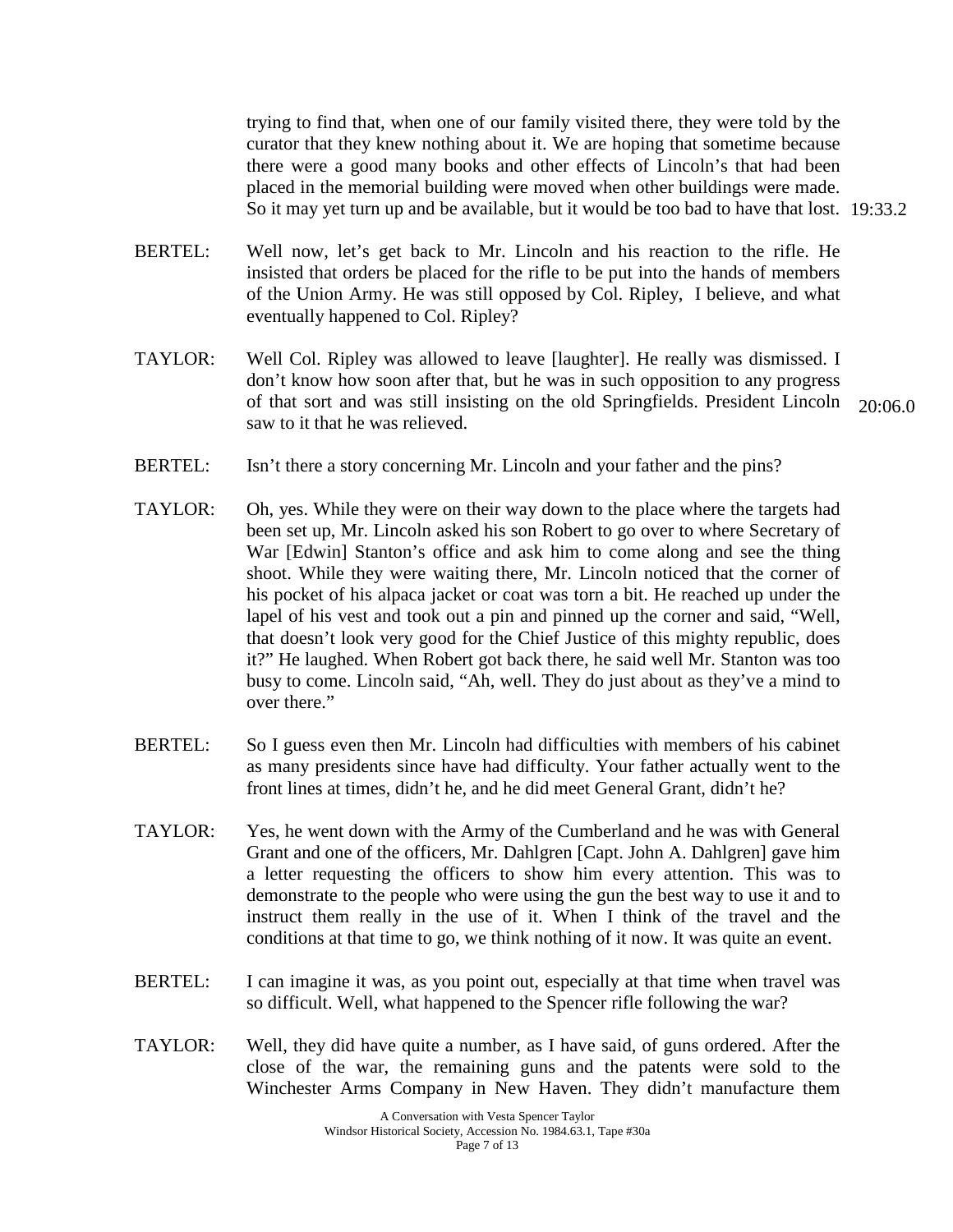anymore. Father always felt that it was because they felt that it would infringe in some way on something they were trying to do, trying to make.

- BERTEL: Let's talk more about your father's career following the war and his development of the Spencer rifle. He again became interested, did he, in the mechanization of various industries around Connecticut?
- TAYLOR: Yes. I think it was in 1859 that he and Mr. Charles Billings organized the Billings and Spencer Company for the manufacture of drop forgings machines, a screw machine. Then in 1876, I think, that the company was organized to manufacture the screw machines in quantity, and that was the beginning of the Hartford Machine Screw Company. Of course the machines have been used universally in so many places. I have a picture of the first machine, and then as that went on for many years, his final effort was in making the multiple-spindle screw machine in New Britain. After that, and in between he had, in 1883, he invented and manufactured under the Spencer Repeating Arms Company here in Windsor, the shotgun. That was used and sold in great quantities. I had, until I gave it to the [Windsor] Historical Society here in Windsor, the order book for that factory. Among others was the order for a gun to be sent to this little town in Turkey with the number of rounds of ammunition. Father had gone in 1883 after his second marriage. He had gone in 1883 to Europe to demonstrate the gun in England and before some of the powers in Germany. It was after that, you see, that the sultan in Turkey wanted the gun. They were never in quantity, but he had that individual gun.
- BERTEL: Well, that must have been something for you to see in that order book, too. Tell me about the steamboat that your father developed and one which plied the Connecticut River or the Farmington River or both?
- TAYLOR: Oh, both. Starting in the Farmington, the Farmington was then a little more
- navigable than it is now, particularly at the opening of the Farmington into the Connecticut which is, I guess, pretty well closed by a sandbar now. Father had been interested in hunting, and he had some rather unusual hunting boats he carried, sort of portable boats, that he carried when he went hunting up in the Adirondacks. The first boat that he had was an 18-foot boat almost entirely occupied by the boiler, steam boiler. It was on that boat, my family tells me, my father did tell me, that I took my first trip down the Connecticut River 79 years ago. Although I don't remember it, that was my first experience. In 1885 the keel was laid for the second steamboat that he had. The first one was called the *Zeph* and the second one the *Luzette*. It was a boat that was 39 feet overall with a water line of 36 feet and very shallow draft, only 2 feet 6 inches. That was because he was able to, with the mechanism attached to the steering wheel, he was able to raise with a sort of universal joint, I think they called it, the rudder post and rudder up from the water so that didn't drag as they went near a shore. That boat was built, as I say, in 1885, and I had my last trip on that boat in 1936. For many years and all through our childhood days Mother

25.30.0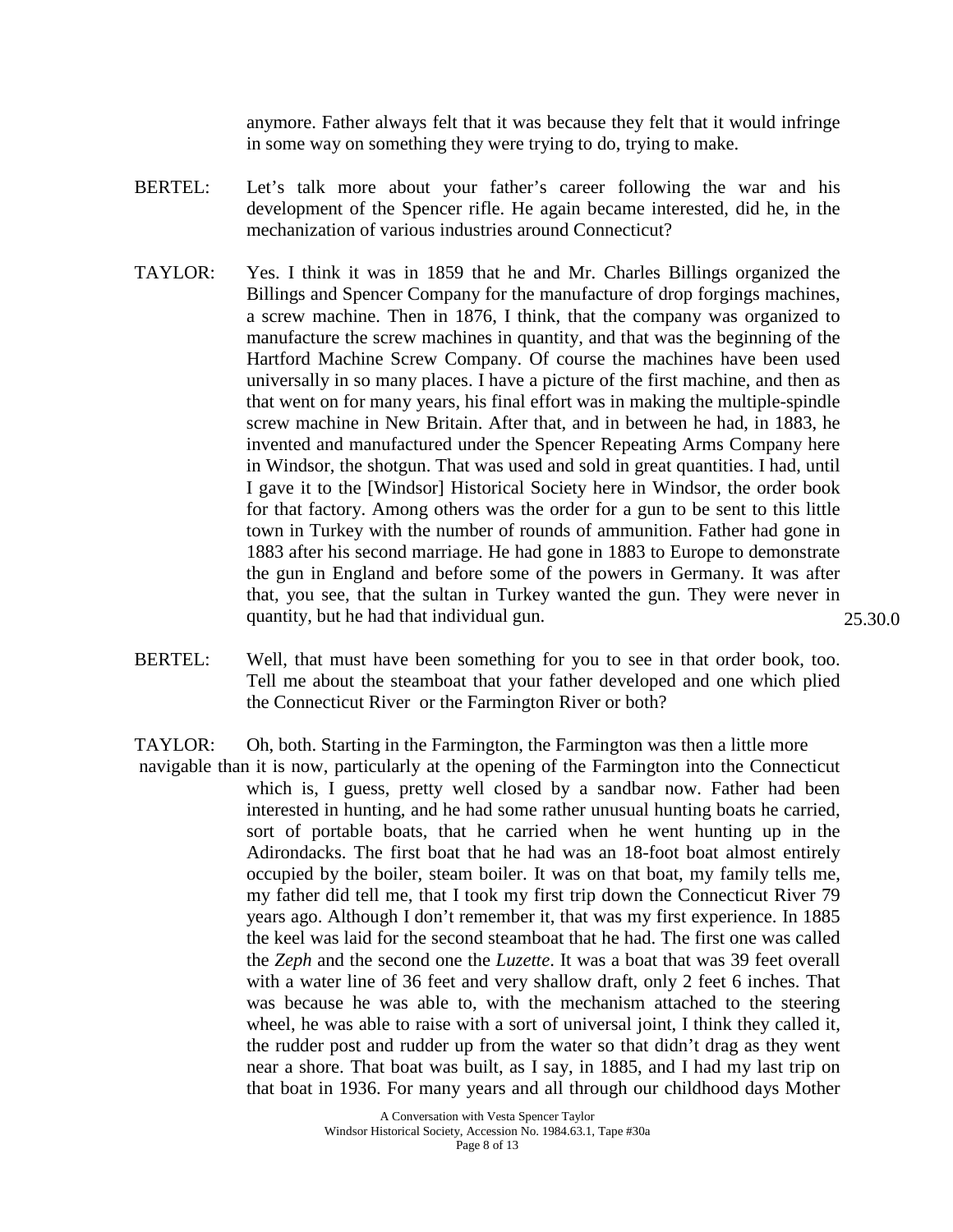and Father had spent many hours on the [Long Island] Sound and down the river and all the various ports. He was very fond of blue fishing. He used to take the neighbors and friends and usually came home with a big load of blue fish.

- BERTEL: When you said, Mrs. Taylor, that you rode in it last in 1936, was it still powered by steam by any chance?
- TAYLOR: No. My brother Roger, who was very mechanical also, changed the design of the stern of the boat and installed a six-cylinder Buick automobile engine converted for use in the boat. The last time I saw that, it was about 1942 when we were going over the bridge at New London in a little cove near the edge of the Thames River, we saw the boat. My brother sold it sometime after Father's death in [19] '22. Who had it and what became of it after that, I don't know. Of course it had copper sheeting on the outside, plates of about 12 inches square of copper all over the hull. Between that and the outside and the inside frame, Father had ground cork which absorbed the moisture so that it never molded, anything of that sort. It never leaked.
- BERTEL: Well it must have been quite a boat, to say the least, and I'm sure you have very fond memories of it. Your father died in 1922 at the age of 89, and ten days before his death he was still going to work regularly, I understand.
- TAYLOR: Yes. He died in January in 1922 and he would have been 89 in June. He had worked for the New Britain Machine Company. He had designed his last multiple-spindle screw machine for production by that company. He had been in the screw machine company, the Universal in Hartford, and wanted to make some changes. He was really opposed by one or two people who felt that what they had was good enough. He finally just left them, and I remember one day he seemed quite disturbed, and I said, "Well, Dad. What's wrong?" He said, "Well maybe they think they've put me on the junk heap, but I've got a lot left in this old head of mine." He immediately started on some drawings for a new machine or an improved machine. I remember one time when he was living with us then in Hartford, I went upstairs and he was standing with his drawing board on top of his old desk, and I said "Goodness. Aren't you going to go to bed pretty soon?" He said, "Oh yes, I guess so." Well, when I got up in the morning, he was there at the drawing board and I said, "Have you been up here all night?" "No. No." he said. "I slept on it, and when I woke up, it was clear as a bell." So Mr. Brown of the New Britain Machine Company was very interested in having him go ahead with that machine. He was 78 [years old] at that time. Mr. Brown of the New Britain Machine Company gave him every facility and all the men he needed to work with it to perfect the machine and get it ready to go into production and gave him a salary of \$50 a month [laughter]. For that time and his expenses. On the day of his  $80<sup>th</sup>$  birthday, the first screw came off of that new machine, and I still have that screw. We had planned a surprise birthday party for him. Among the guests was Mr. Frank 31:09.0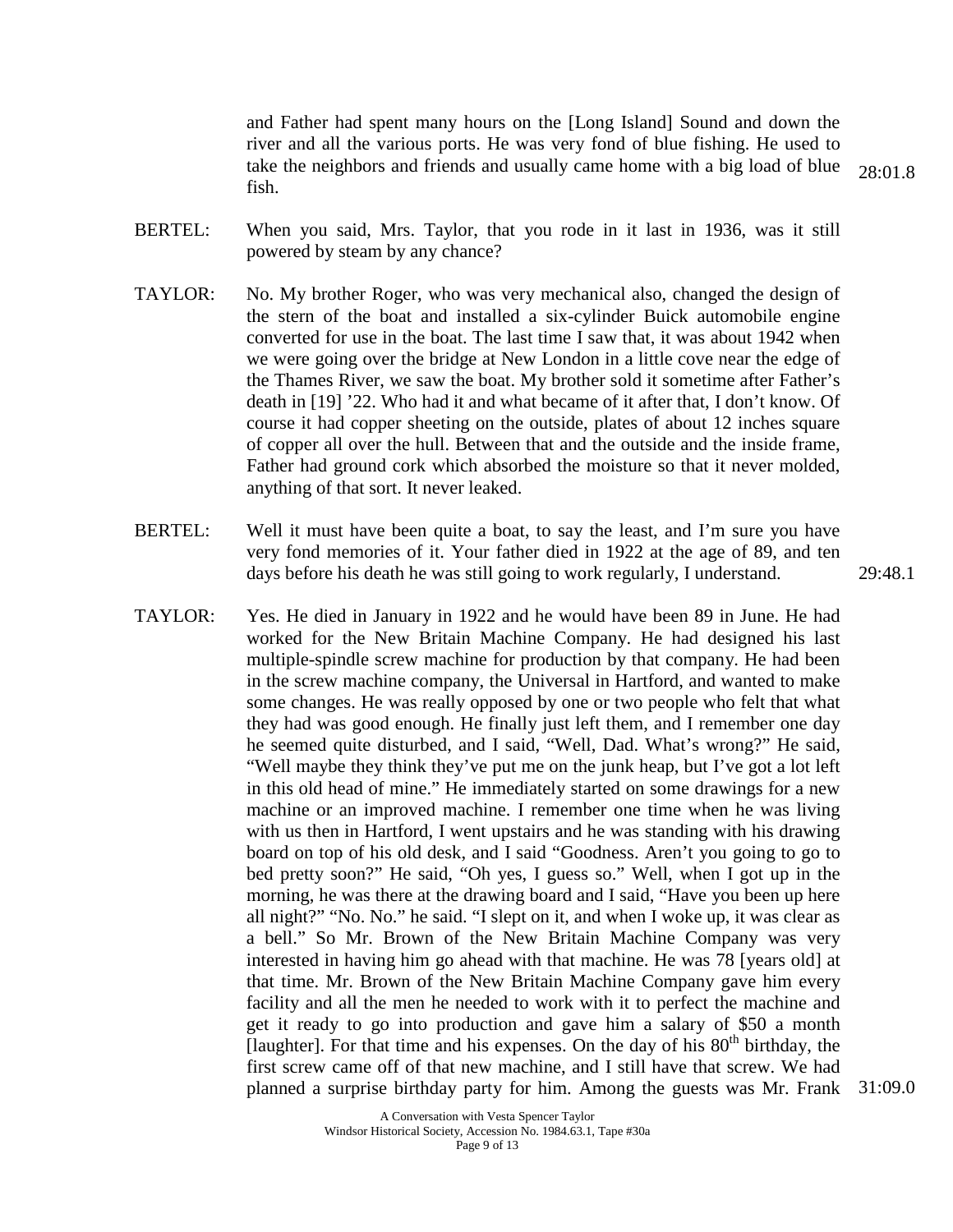Cheney, who was so delighted to come. Of course Mr. Charles Cheney was older and he had died, but Mr. Frank Cheney came to the party.

- BERTEL: Mr. Frank Cheney must have been of an advanced age as well.
- TAYLOR: Oh yes, he was. He was older than Father.
- BERTEL: Isn't it exciting to know that somebody like your father on his  $80<sup>th</sup>$  birthday has such a rich reward as to see this machine finally functioning? It certainly shows that it's important to live every minute of one's life.
- TAYLOR: Father remained there, you see. That was when he was 80 [years old] and he remained there until just ten days before his death. He received an abundant royalty when the machines were in production. Those machines are used in all parts of the world now, really. I wish I understood the mechanics of it better, but those machines could take a coil of wire and make a product as small as the smallest screw in a watch up to big bolts depending on how the cams were located on the cam wheel and the size of the material fed into the machine.
- BERTEL: Well, I believe that in reading about your father he had developed a cam which is used in a great many machines today in which his patent lawyer overlooked and never bothered to describe in the patents.
- TAYLOR: Yes, I'm sure it is. For some little time after Father's death until the end of life of the patent, my brothers and I received money from the New Britain Machine Company, too. For a long while after that, I used to hear frequently from Mr. Brown and they just enjoyed him a lot. Father was 85 years old when he fractured his hip. They were having a big celebration of some sort at the New Britain Machine, and Father was laid up with the fractured hip. Old Dr. Sweet took care of him at his home and he had a fracture bed and a special nurse. New Britain Machine arranged to have a telephone connection so Father could talk with the people assembled for the banquet. Father never used a cane after he was able to walk, and he said, "What do you want me to do? Trip up and break the other leg?" The way it happened in the first place was he was coming home from one of the early automobile shows down at the old armory at the end of Mulberry Street, I think, down there? On a piece of ice about the size of a 50-cent piece down by Rapley's [?] Drug Store, he slipped and that was the fracture. Up to that time he had continued his early interest in hunting. He used to tramp sometimes as many as 20 miles a day with a friend maybe 20 years his junior in a hunting club out at Willington, Connecticut.
- BERTEL: That's interesting. Well now, here is a man... Well, perhaps I should not refer to your father but to you, Mrs. Taylor. Your life in a very real sense has spanned the period of time between two of our martyred presidents: Abraham Lincoln, with whom your father had an association, a very important association, in demonstrating his rifle to him personally, and in our own time

33:46.7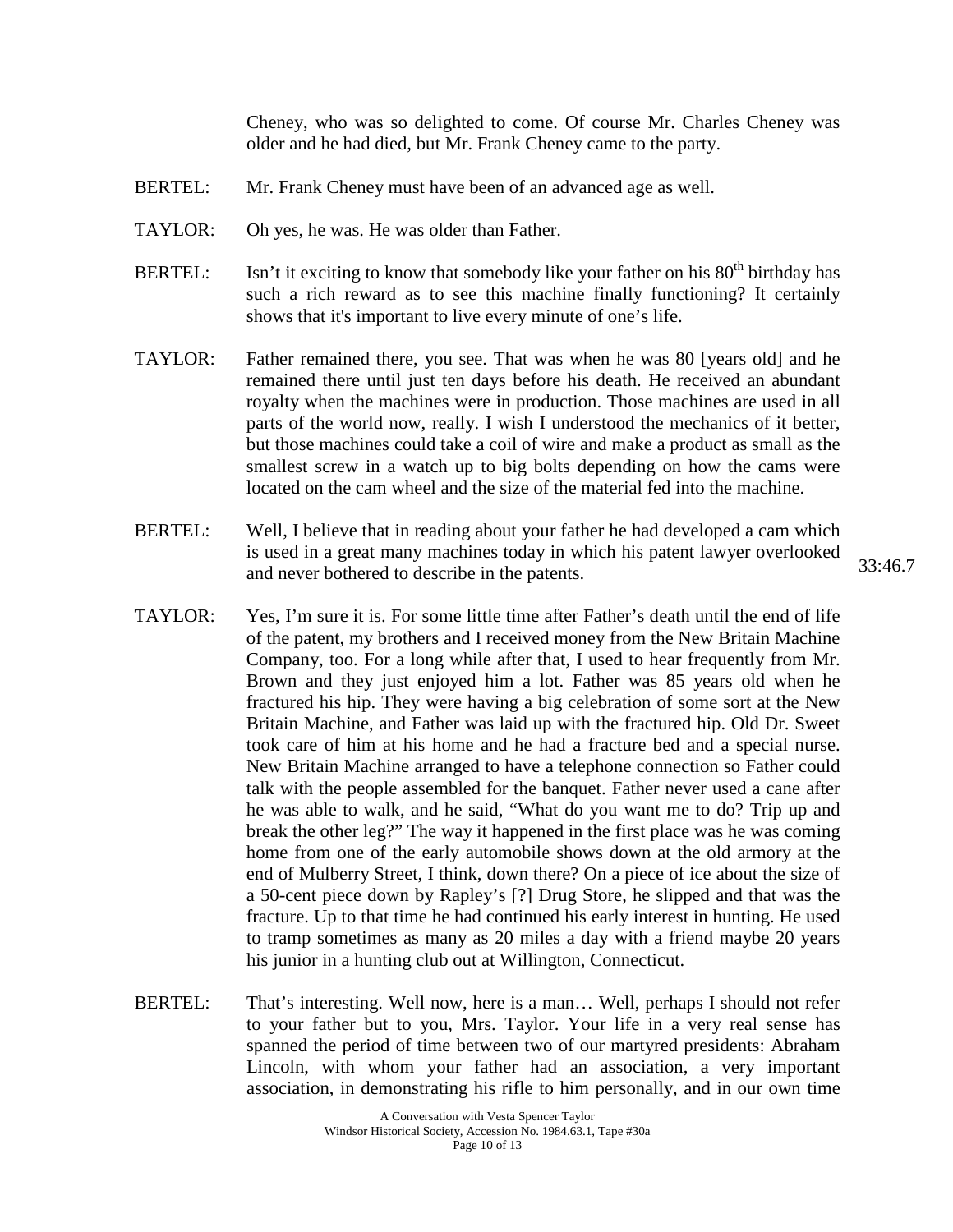President Kennedy. Now what was the connection between the Spencer Rifle and President Kennedy?

- TAYLOR: Well, on President Kennedy's last birthday, one of his army officials presented 36:14.6 him with a Spencer Rifle. Prior to that, we had some pictures of it. Many people knew that we'd be interested. There had been published a book called *The American Gun* in which there was an account of Father's life and pictures of the target at which Lincoln shot and other mementos. My younger brother out in California thought it would be nice if President Kennedy should have one of those books, so he wrote the White House and received an answer from one of the president's secretaries that he would be very pleased to have it. So my brother wrote a little inscription in the book. This is my brother Percival [Percival Hopkins Spencer] who was inventive, too, and much younger than I. He wrote in the book, then sent it to me to put my inscription in and my greetings to President Kennedy. It was sent back to the White House. My brother received a very cordial letter from President Kennedy thanking him for it, thanking us for it, and saying he would have it placed among his permanent collection. He had had the gun placed on the wall above his desk in his office. We also wondered if, as we know that he had Lincoln's desk, if that gun also had been placed on that same desk.
- BERTEL: The irony, of course, in the desk and the bridging of time, actually, between, as I said, between two martyred presidents and their interest in the Spencer carbine. Well, Mrs. Taylor, you must gain a great deal of satisfaction in being able to look back over the years knowing that your father developed such an important device, which I'm sure ended the war [Civil War] much sooner than it would have ended ordinarily, knowing that your father knew President Lincoln personally. How does it feel to look back over these years?
- TAYLOR: Well, I wouldn't like to think for a moment of what it would be without him. I want to say that in every effort that he made… Of course, my mother, who was his second wife, was not living at the time of his efforts for the Civil War. After that, it didn't matter what he was attempting to do, she backed it up thoroughly. She was a very capable person herself and seemed to understand what all the mechanics of the various things that Father was interested in. I think he felt… She died when he was… Well she died in 1906, so he lived a good many years afterwards. I think that he felt always that it was her interest and her courage and encouragement of what he wanted to undertake that meant a great deal to him as it, of course, did to all of us.
- BERTEL: Well, I'm sure that they were both wonderful people and that, Mrs. Taylor, I want to thank you very much for allowing me to visit with you in your home here in Windsor so that we might share the story of your father, Christopher Miner Spencer. Thank you so very much.

38:06.3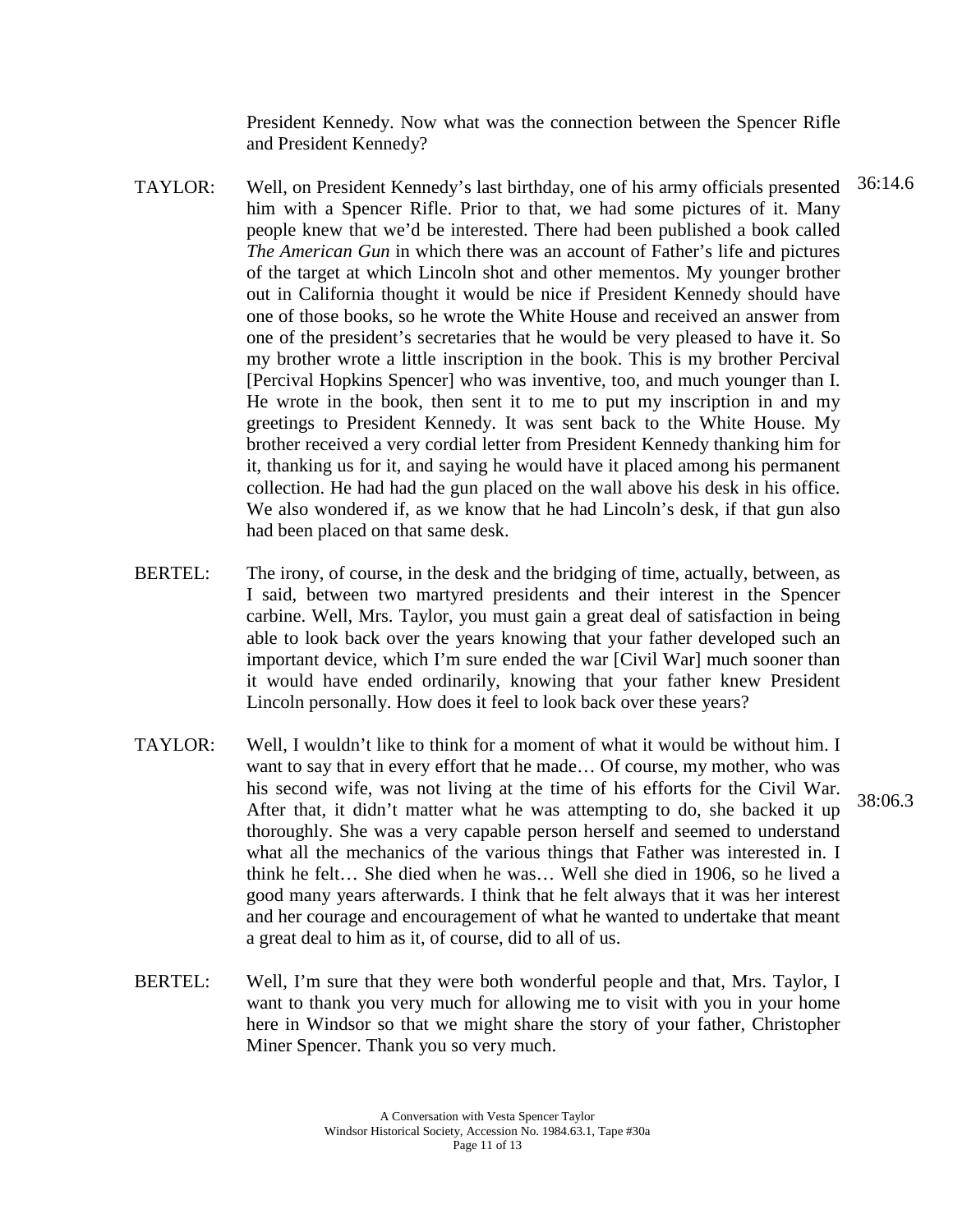## **I N D E X**

Army and Navy Journal, 6 Automatic screw machine, 2 Bertel, Dick, 2 Billings and Spencer Company, 8 Billings, Charles, 8 Bissell Ferry, 2 Boats, *Luzette*, *8* portable for hunting, 8 steamboats, 8 *Zeph*, *8* Brown, Mr. of New Britain Machine Co., 9 Bullets, rimfire, 5 Cam, machine part, 10 Cheney Silk Mills, 4 Cheney, Brothers, 4 Charles, 5, 10 Frank, 4, 10 Civil War, 4 Civil War, Roundtable (Hartford branch), 2 Colt Mills, in England, 4 Connecticut, Manchester, 3 Willington, 10 Dahlgran, Capt. John A., 7 Drop-forgings machines, 8 England, visit to, 8 Fishing, for blue fish, 9 Germany, visit to, 8 Grant, Gen. Ulysses S., 7 Guns

Muzzle loaders, 5 Shotguns, 8 Spencer repeating rifle, 2 Spencer seven shooter, 2 Springfield rifles, 7 Hartford Machine Screw Company, 8 Hollister, Josiah, 3 Hunting, club in Willington, CT, 10 Kennedy, President John F., 11 Lincoln, President Abraham, 2, 5 President Abraham's safety pin, 7 Robert Todd, 6 Long Island Sound, 9 Loomis, Samuel-machine shop, 4 Luddy, E. P., 2 **Massachusetts** Wilbraham, 4 Multiple-spindle screw machine, 8 New Britain Machine Co., 9 Patents, for repeating rifle, 4 lawyer for, 10 Rifles, test for durability in sand, 5 Ripley, James W., 5 James W.-termination of, 7 River, Connecticut, 2, 8 Farmington, 8 Thames, 9 Screw machine, 8 Silk winder, 4 Silliman, Robert, 2 Spencer Repeating Arms Co., manufacturing shotguns, 8 order book, 8

A Conversation with Vesta Spencer Taylor Windsor Historical Society, Accession No. 1984.63.1, Tape #30a Page 12 of 13